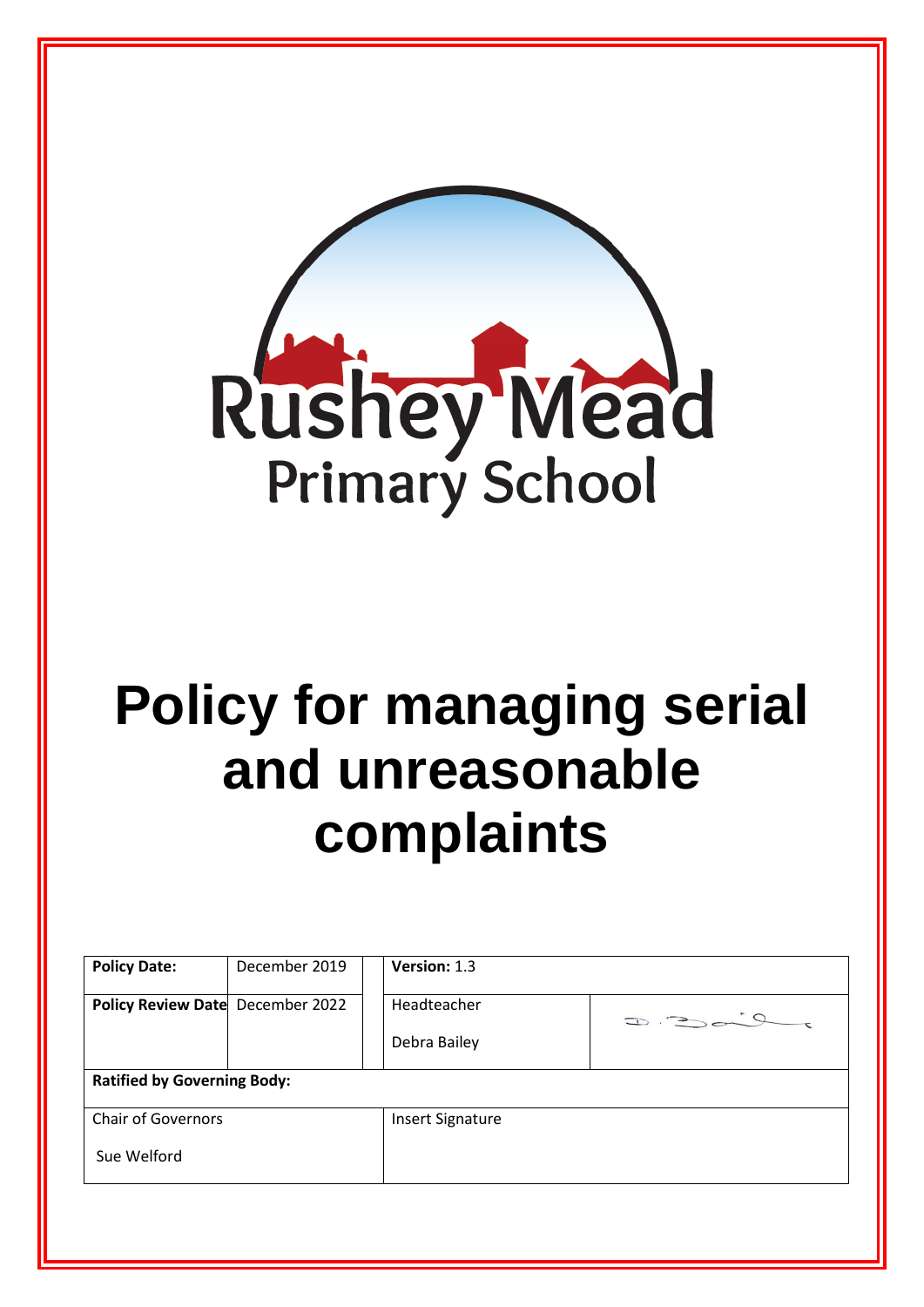Rushey Mead Primary School is committed to dealing with all complaints fairly and impartially, and to providing a high quality service to those who complain. We will not normally limit the contact complainants have with our school. However, we do not expect our staff to tolerate unacceptable behaviour and will take action to protect staff from that behaviour, including that which is abusive, offensive or threatening.

Rushey Mead Primary School defines unreasonable behaviour as that which hinders our consideration of complaints because of the frequency or nature of the complainant's contact with the school, such as, if the complainant:

- refuses to articulate their complaint or specify the grounds of a complaint or the outcomes sought by raising the complaint, despite offers of assistance
- refuses to co-operate with the complaints investigation process
- refuses to accept that certain issues are not within the scope of the complaints procedure
- insists on the complaint being dealt with in ways which are incompatible with the complaints procedure or with good practice
- introduces trivial or irrelevant information which they expect to be taken into account and commented on
- raises large numbers of detailed but unimportant questions, and insists they are fully answered, often immediately and to their own timescales
- makes unjustified complaints about staff who are trying to deal with the issues, and seeks to have them replaced
- changes the basis of the complaint as the investigation proceeds
- repeatedly makes the same complaint (despite previous investigations or responses concluding that the complaint is groundless or has been addressed)
- refuses to accept the findings of the investigation into that complaint where the school's complaint procedure has been fully and properly implemented and completed including referral to the Department for Education
- seeks an unrealistic outcome
- makes excessive demands on school time by frequent, lengthy and complicated contact with staff regarding the complaint in person, in writing, by email and by telephone while the complaint is being dealt with
- uses threats to intimidate
- uses abusive, offensive or discriminatory language or violence
- knowingly provides falsified information
- publishes unacceptable information on social media or other public forums.